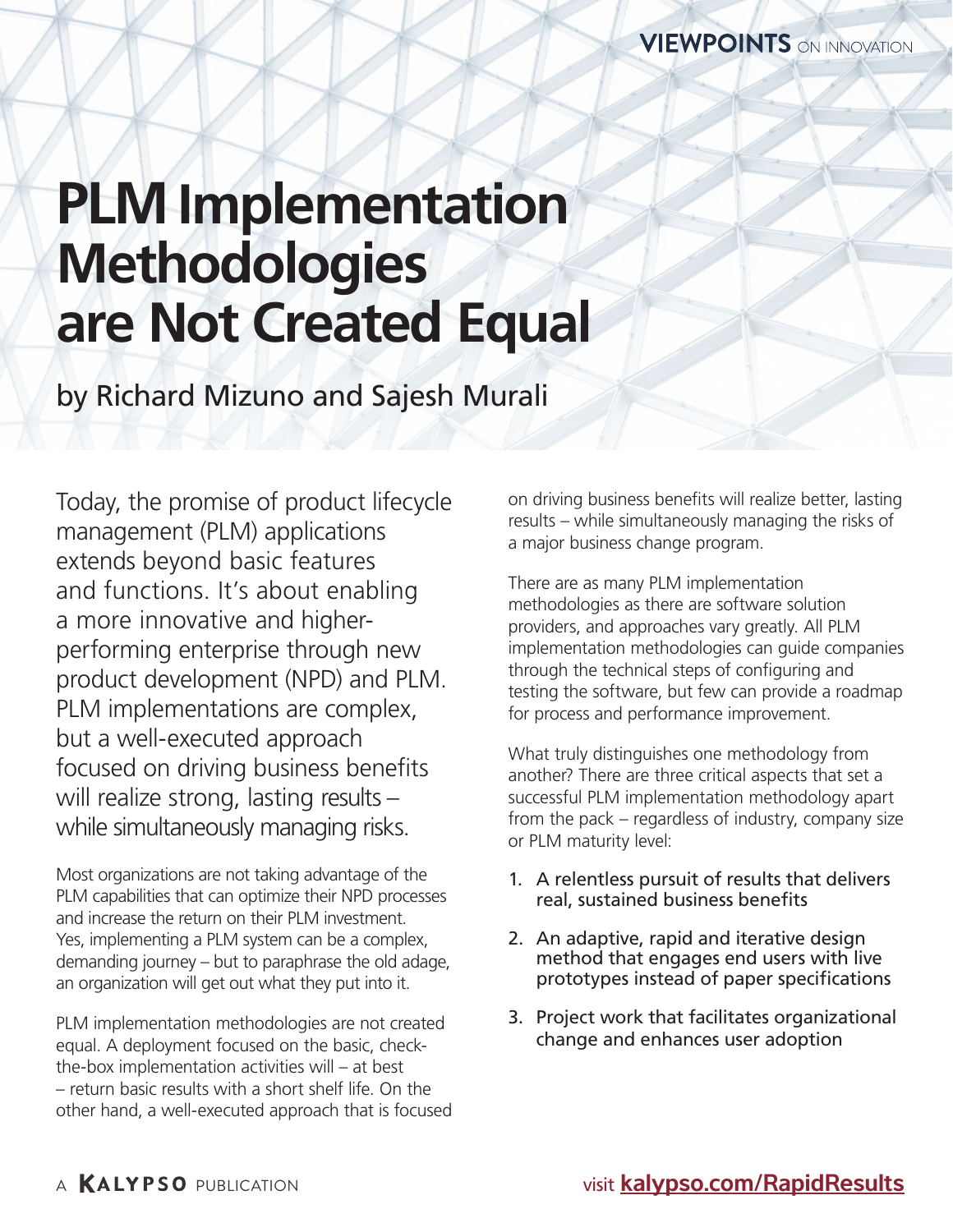## **Developing Your Roadmap to Evolve**

Organizations face many market challenges today, including hiring top-quality product development talent, capturing knowledge and know-how from experienced personnel, scaling manufacturing to make any product at any plant, and keeping up with complex regulatory requirements.

To succeed, they are looking beyond the basic promises of PLM and expecting more out of their solutions, such as overcoming operating challenges and providing tangible bottom-line business results. Unfortunately, not all PLM implementation approaches are designed to achieve these types of results. The majority are instead designed to includetactical activities that demonstrate a basic focus on results, such as:

- Developing a business case for the project
- Establishing a cross-functional governance structure to guide the project
- Getting subject matter experts involved in defining requirements and system testing
- Conducting just-in-time end user training

While these activities are important, attaining sustainable results requires more than just checking the obvious boxes. It requires a mindset and commitment to pursuing business results – relentlessly. Your PLM implementation approach should establish the ground work for this.



### **Four Essential Principles** for the Relentless Pursuit of Results

To develop the mindset and commitment necessary to pursue relentless results within your organization, we recommend building a foundation on the following four principles:

#### 1. Go-live is just the start

Like products, PLM systems have their own lifecycle. What happens after go-live is just as important as what happens before. Go-live is the launch point for having the capability to effectively manage products and product data over their entire lifecycle. Therefore, the implementation approach must include the work steps for establishing long-term user support processes, global governance of NPD and innovation processes, and continuous improvement and system maintenance so these capabilities don't stagnate and die.

#### 2. It's about benefits capture, not just a benefits case

Virtually all companies require a business case as part of the authorization for PLM funding. Too often these documents are put in a drawer and never referenced again. Very few companies take the additional steps required to diligently measure results and make course adjustments to ensure business goals and benefits are attained. Value attainment and the relentless pursuit of results is an ongoing process, not simply a check in the business case box.

#### 3. Change leadership is more than being "on board"

Most organizations don't like change. Executives must lead their organizations through the change and adoption process, communicating the intent in word and actions. It takes more than just executive sponsorship and small doses of leadership to achieve real results. Recent research indicates that projects with excellent organizational change management (OCM) processes in place are six times more likely to achieve objectives, 4.5 times